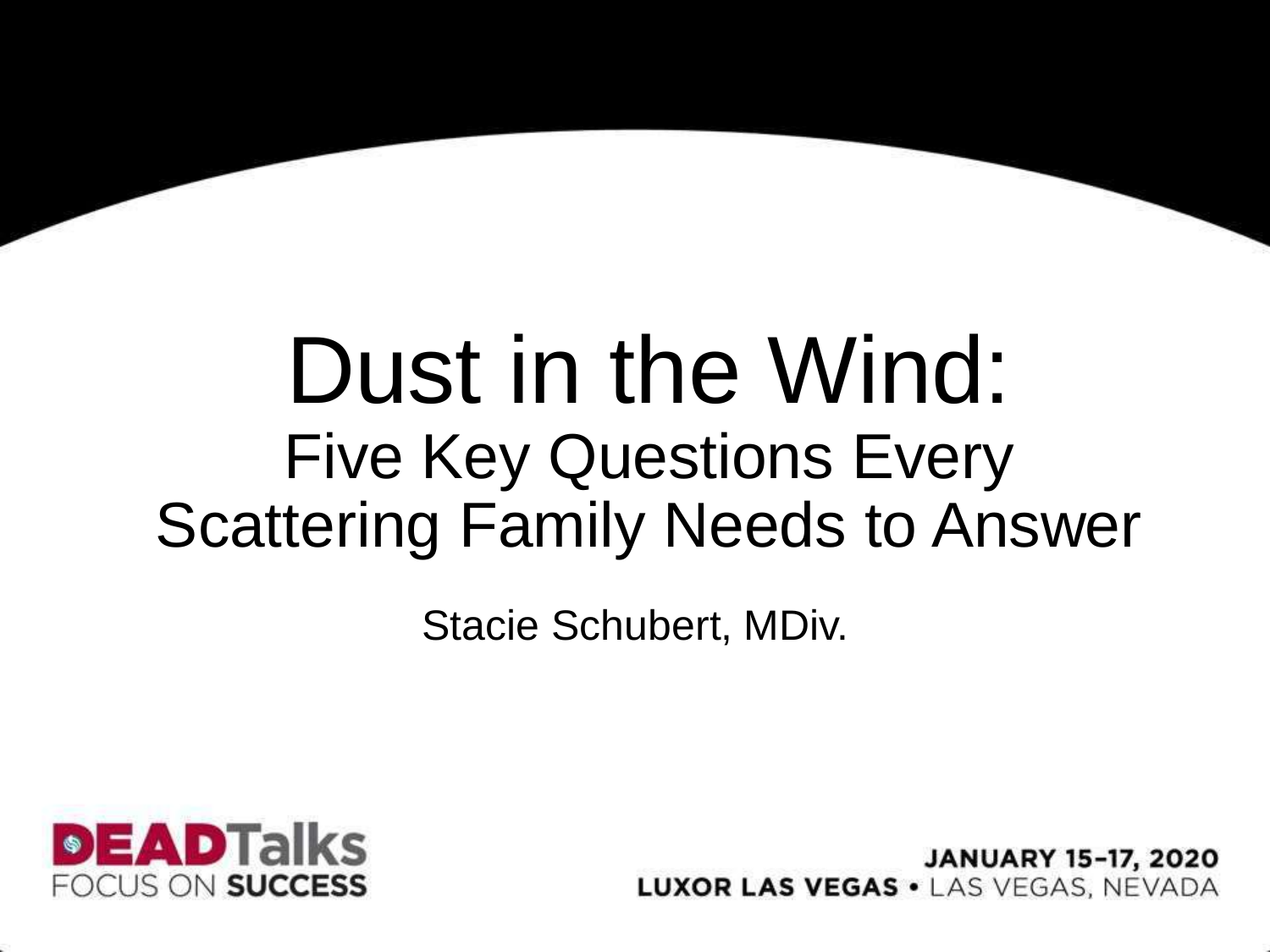

#### **Meet the Smiths**

Remember our time at *XYZ…* we always loved that place.

Just scatter me there.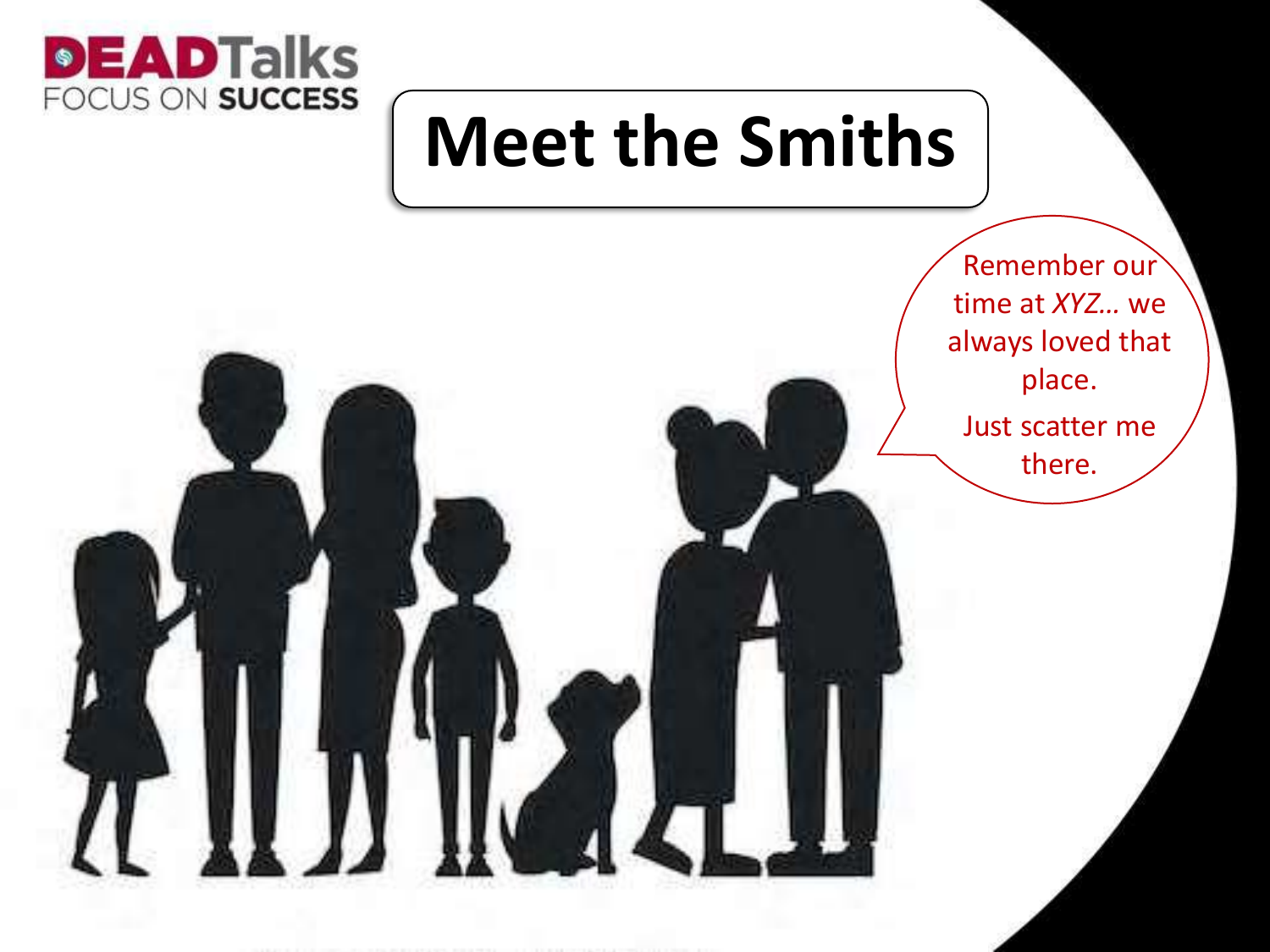

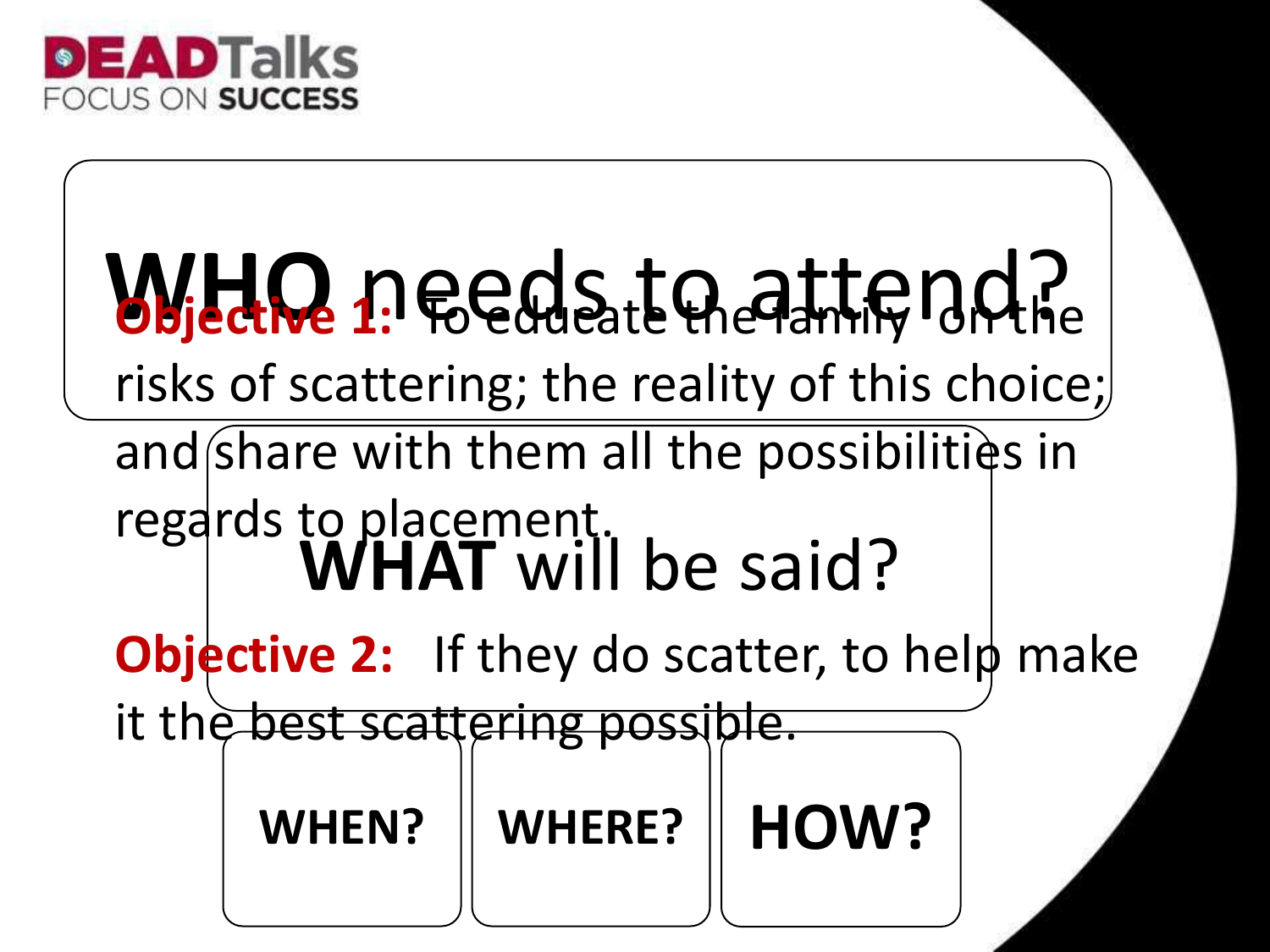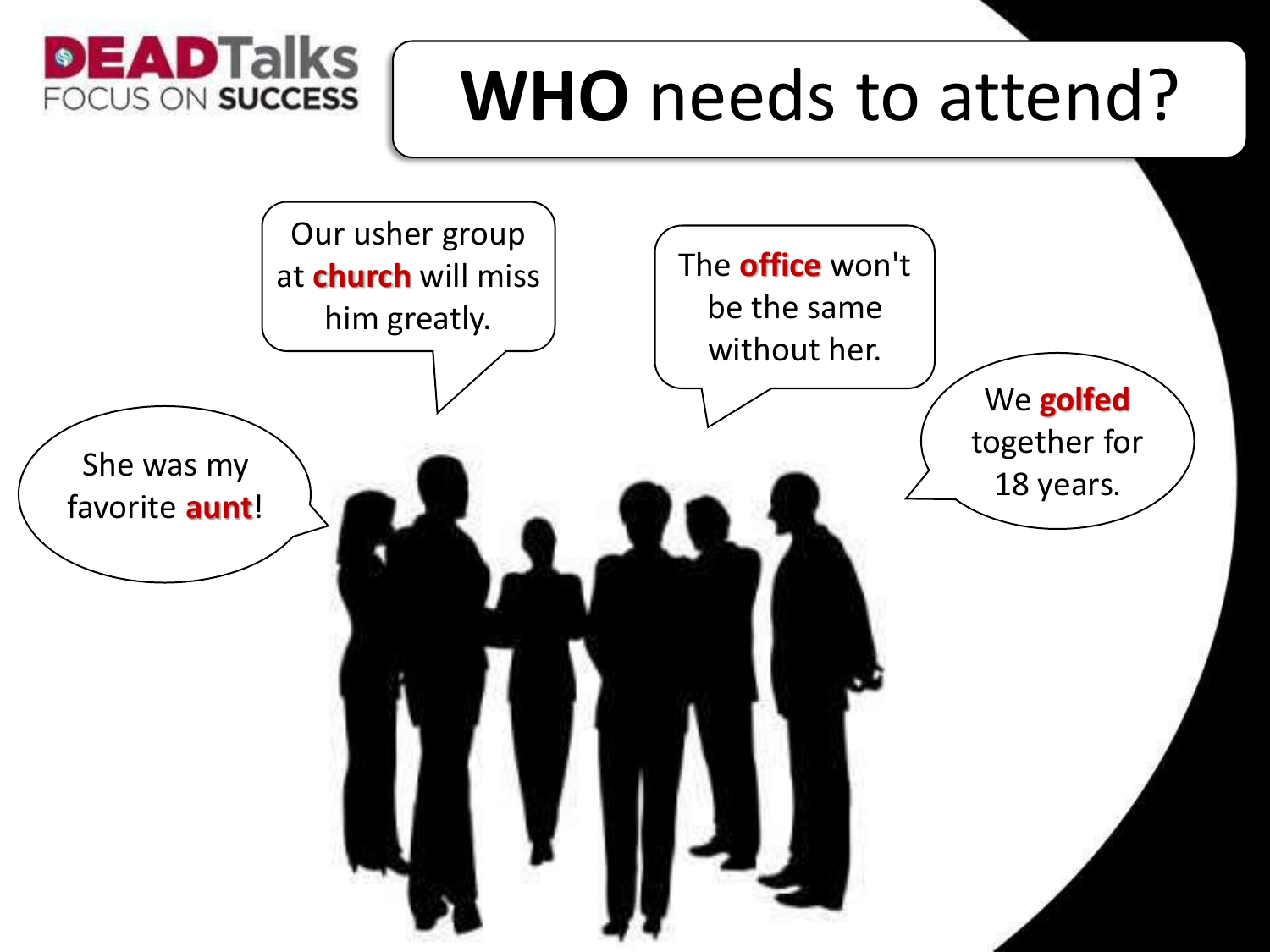### **WHAT** will be said?

"In accordance to what … *we think* … your dying wishes … *migh*t have been – "



**DEADTalks** 

FOCUS ON SUCCESS

"*What's with Vietnam*? What does Vietnam have to do with anything??"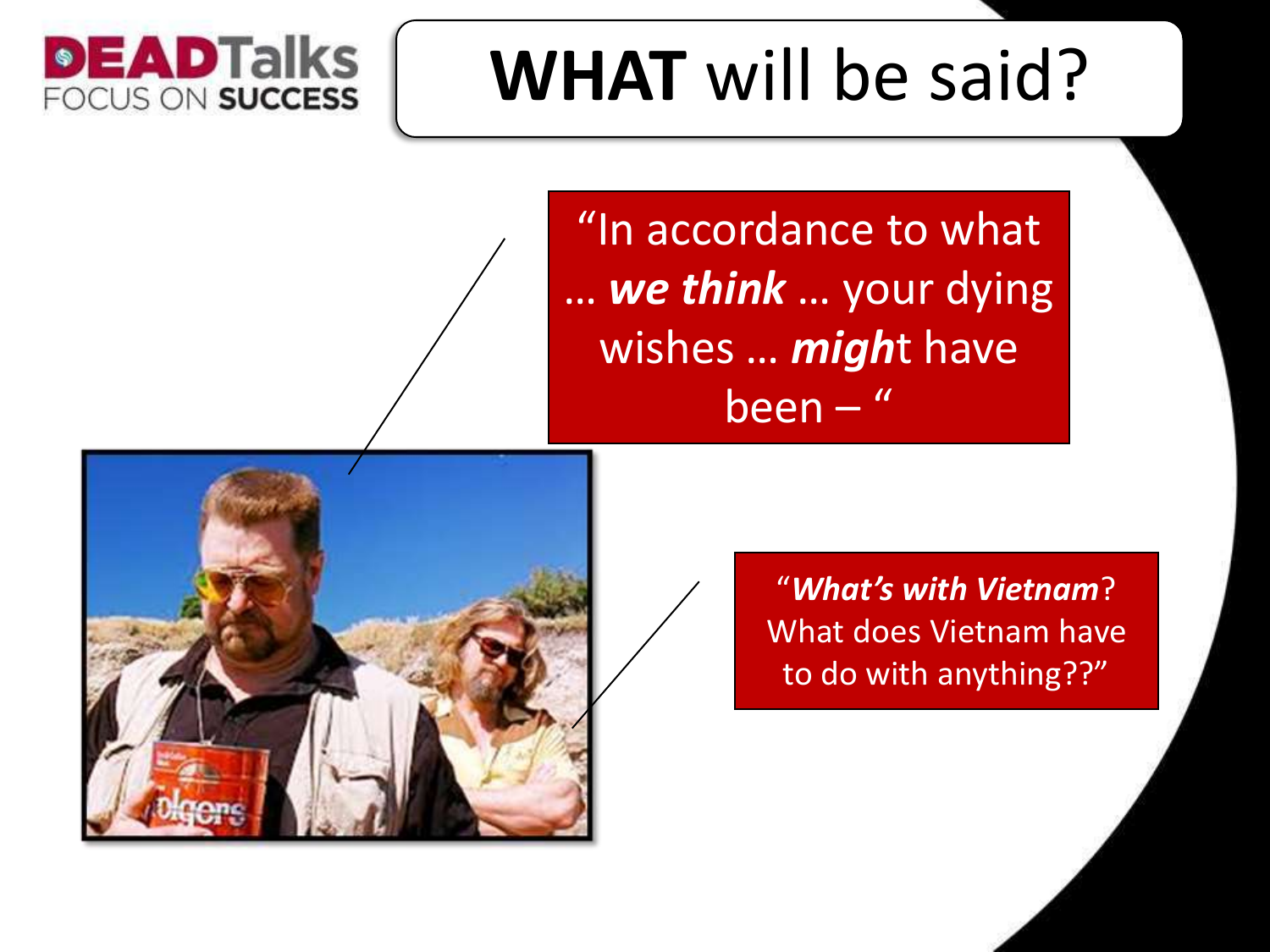

#### **WHEN** will you scatter?

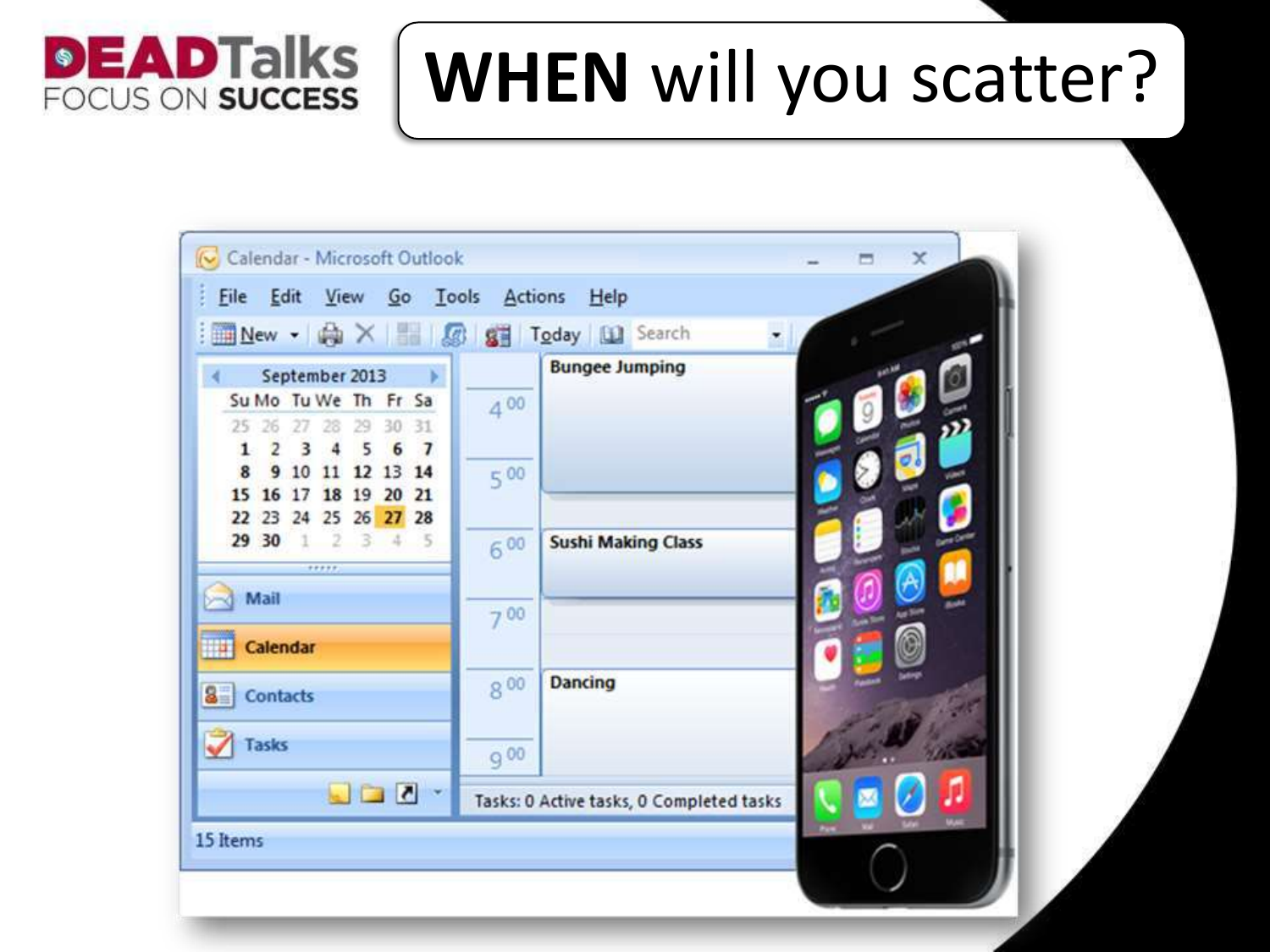### **DEADTalks**<br>FOCUS ON SUCCESS

### **WHERE** will you scatter?





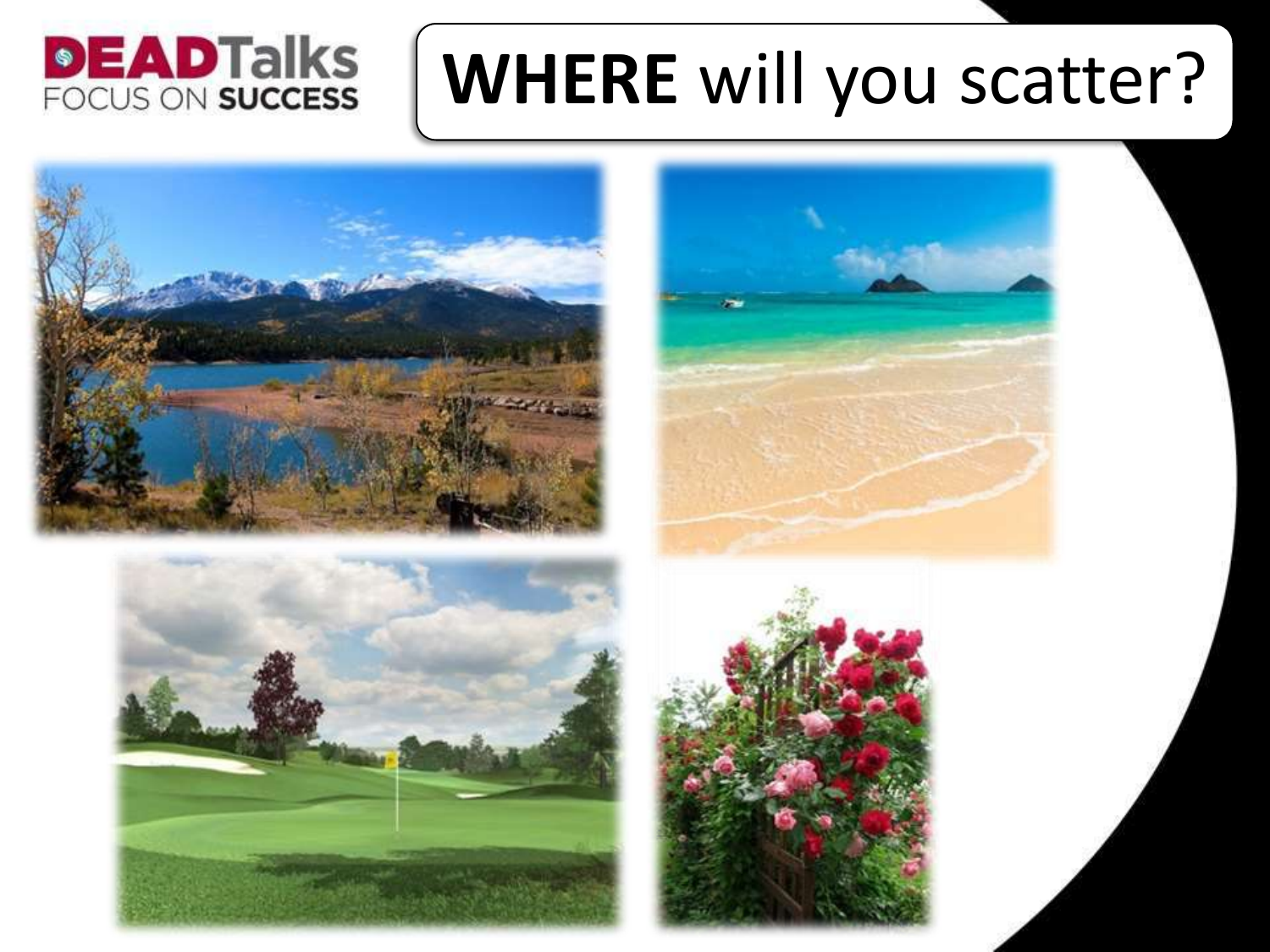

#### WHEN and WHERE  $\implies$  Lead Management

salesforce



#### **CRM ON DEMAND**

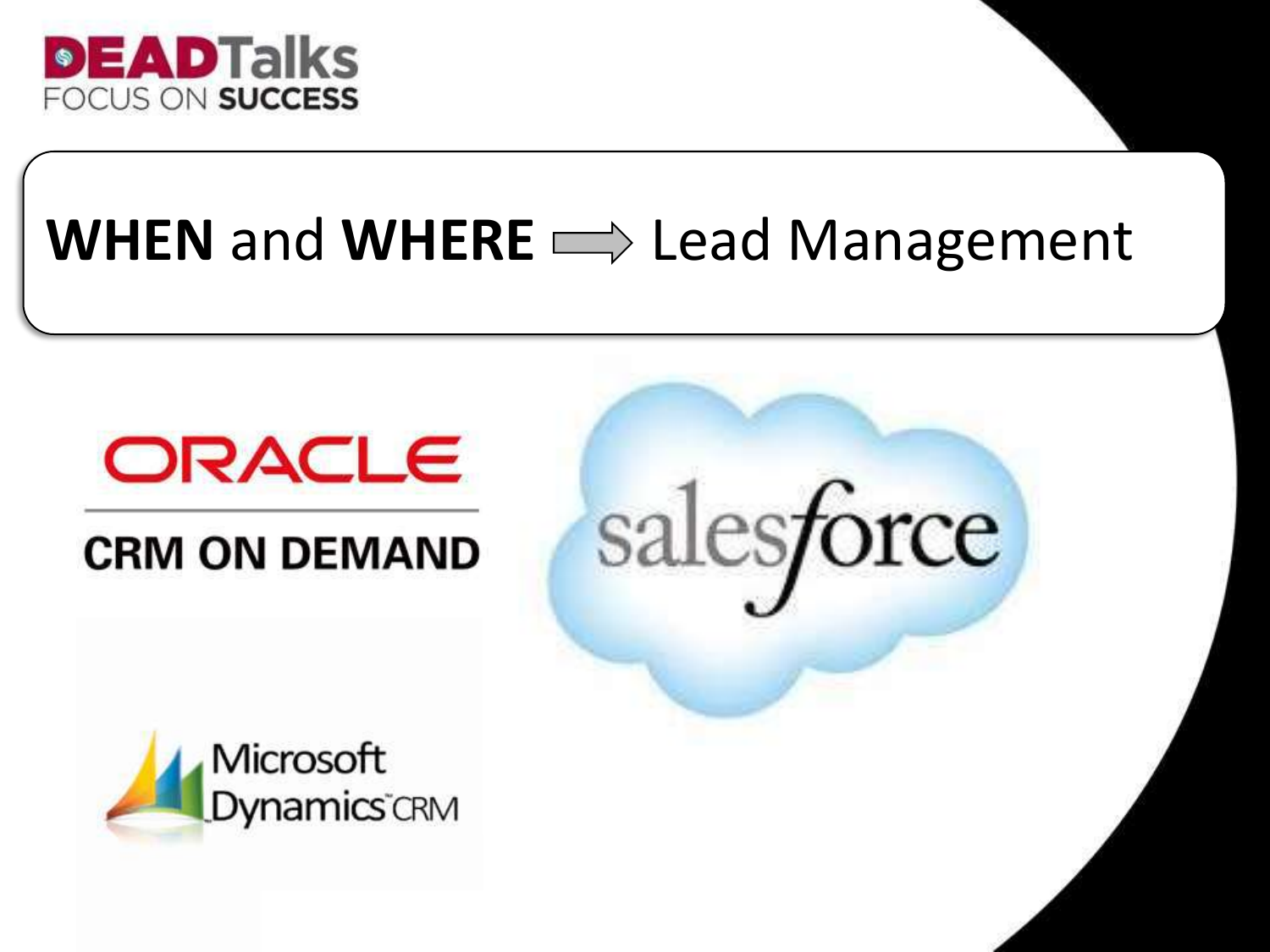### **HOW** will you scatter?





#### The Elements

bring a *tool* with you to open the bag



the consistency of the ashes

> Identification Disk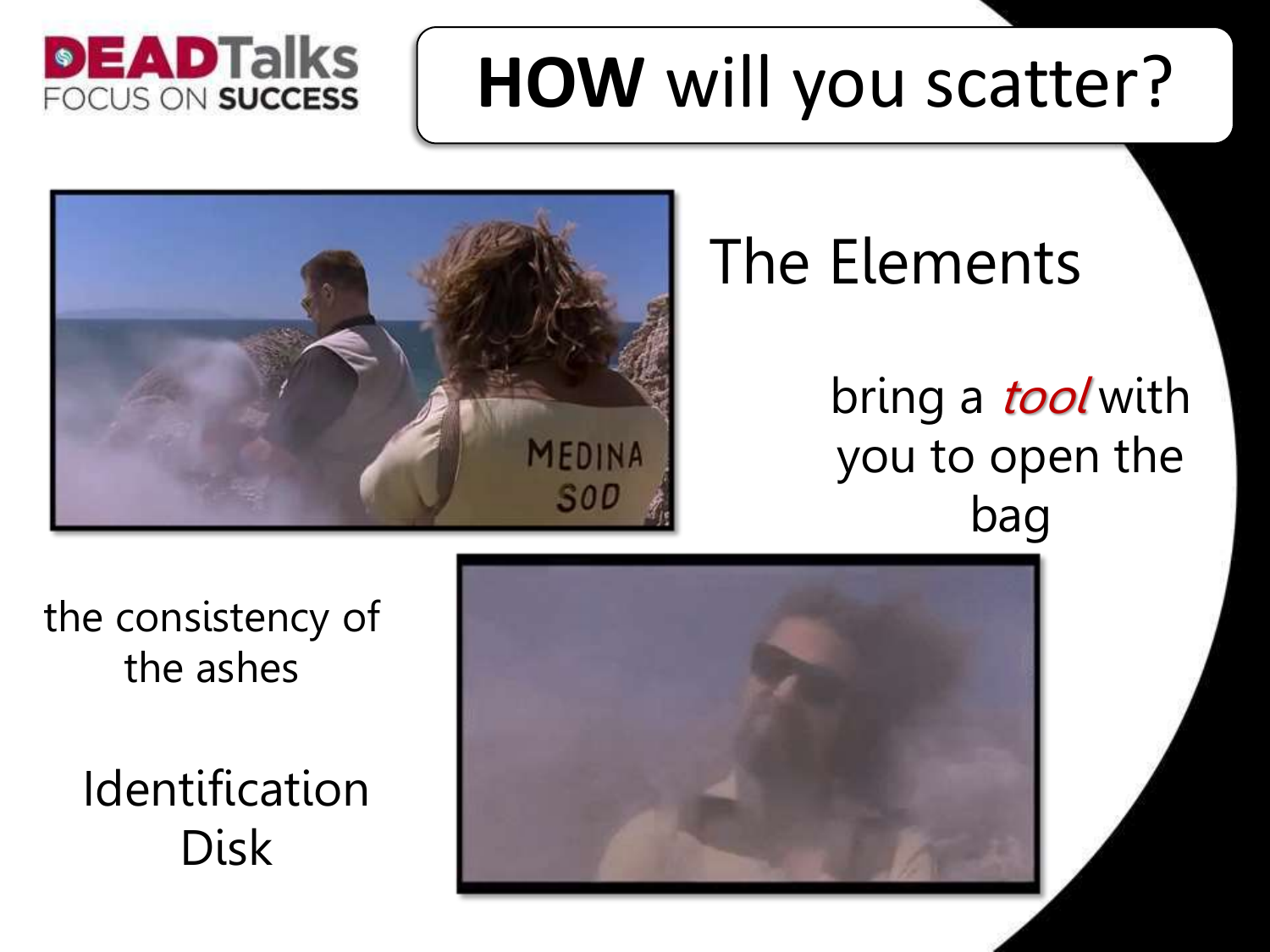## **Educate the Family: BOTH/AND**

#### per∙ma∙nent

/ˈpərmənənt/ ()

adjective

# Ective  $"$ The beautiful thing about  $\cdot$  and  $\cdot$  and  $\cdot$  and  $\cdot$  and  $\cdot$  and  $\cdot$  and  $\cdot$  and  $\cdot$  and  $\cdot$  and  $\cdot$  and  $\cdot$  and  $\cdot$  and  $\cdot$  and  $\cdot$  and  $\cdot$  and  $\cdot$  and  $\cdot$  and  $\cdot$  and  $\cdot$  and  $\cdot$  and  $\cdot$

"a permate etampate corpne statistical www.exercist.com 't have to constant, persistent irreparable, irreversible, lifelong, indissoluble, indelible, indelible, st (nc), percylist, or changing, changeless, undividually, the change of any unalterable, invariable, unchanging, changeless, un cremated remains. In fact, we could

#### *both* scatter *and* place a portion so tem that there will always be a place to return when you need it."

adjective

1. lasting for only a limited period of time; not permanent. "a temporary job"

synonyms: nonpermanent, short-term, interim; More